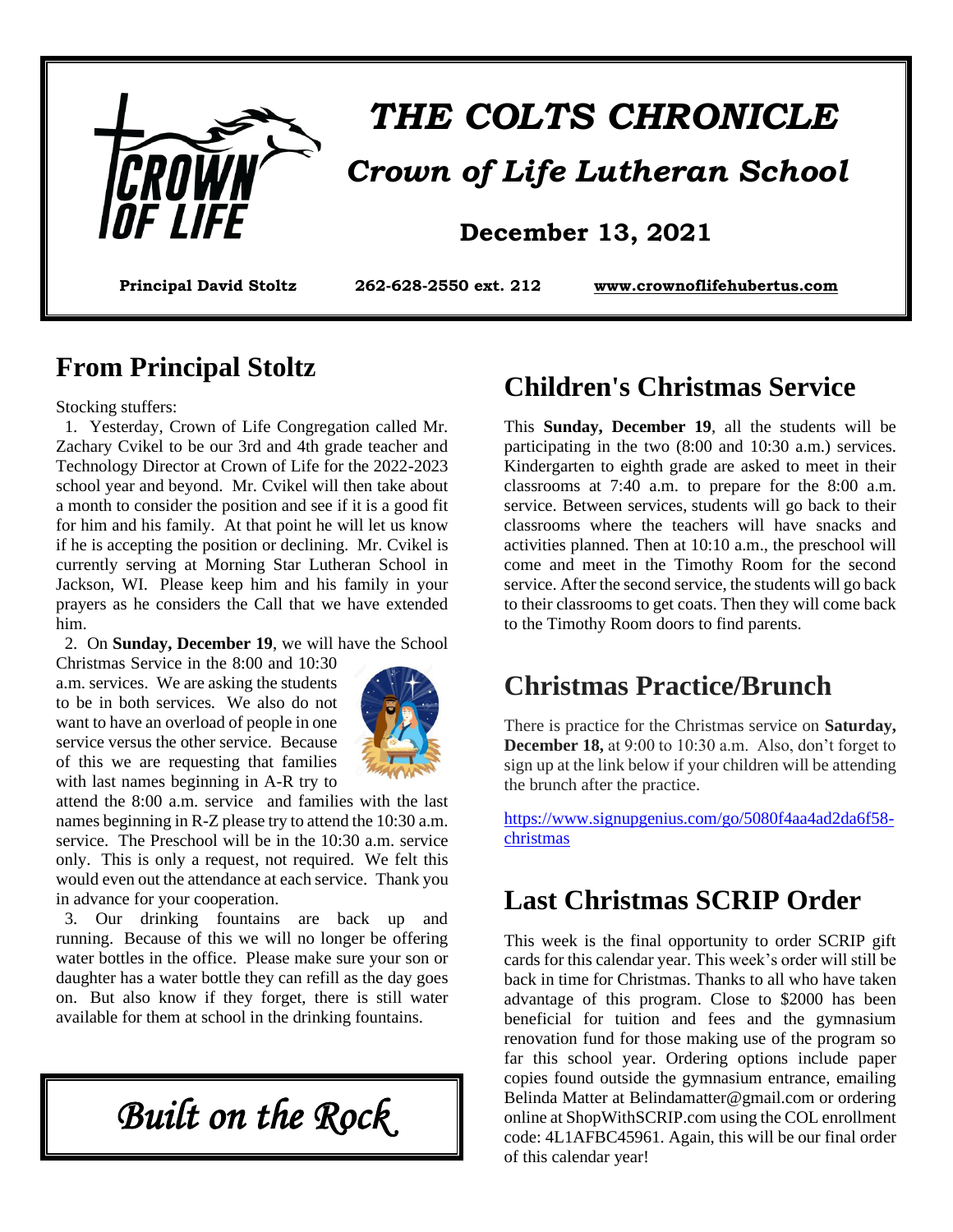# **KML Freshman Registration**

KML is holding freshman registration in the KML Performing Arts Center on **Monday, December 13,** from 6:00-8:00 p.m. Incoming freshman and their parents will meet with one of our faculty advisors to choose their classes for their freshmen year. You will also have the opportunity to meet with student and faculty leaders of clubs, fine arts groups and sports teams. Any questions can be directed to Jerry Zeamer at [jerry.zeamer@kmlhs.org.](mailto:jerry.zeamer@kmlhs.org)

# **Hydrate – Hydrate – Hydrate**

Water is an important part of helping brains work more efficiently and helping our bodies perform better. Please continue to remind students to be prepared on PE days with their water bottles. Water fountains are not an efficient way to stay hydrated. Just watch how long it takes to fill a water bottle at a fountain. It takes even longer to get a comparable amount of water into our bodies than it does to get the water into a water bottle because we also need to keep breathing while trying to drink with our heads in a downward position. If they forget their water bottles, please check with Mrs. Matter about acquiring one prior to PE class. We try to avoid long "LINE" times during our PE periods.

# **Pink Speed Stack Cups/Timer**

A full set of pink speed stack cups plus a mat and timer were left in the gym in a gear bag at the end of our Speed Stack Unit. Are you missing your cups? Contact Mrs. Matter.

### **STACK UP! Certificates Coming**!

From The WSSA: Thank you for participating in the 2021 WSSA STACK UP! We had more than 1,800 schools from 16 countries participate. The good news is we joined together around the world with over a half a million stackers but unfortunately we came up short in breaking our previous record. COVID-19 is still making it hard for people to come together to participate in events like the STACK UP! Many schools and organizations were still unable to be part of the event.

Nevertheless we consider this year's event a success in bringing so many people together to share a sport we love and also benefit a variety of causes. Thank you to the 509,544 that were able to participate this year. We look forward to going after the 638,503 record again next year

and more importantly look forward to having all of you be a part of this awesome event! Let's Do It AGAIN NEXT YEAR!



# **3K-4K News**

Reminder that we have our Christmas practice and program this weekend! Although it will be a busy time for our teachers and families - please know how much we appreciate you helping beautify our service.

Bible

- The Wise Men Find Jesus, Isaiah 60:1
- "God Loves Me Dearly" verses 1 & 3 Music
	- Continue preparing for our Christmas program and working on keeping a steady beat using various instruments!

• Music class with Mrs. Strey on Wednesday

#### Movement

- Reviewing our gross motor skills (galloping, skipping, hopping, etc.)
- P.E with Mrs. Matter in the gym on Thurs. Small Group
	- Students will be taking time to make various Christmas art projects!
	- Watercolor mittens, name snowmen, Christmas lights and a snowglobe

#### **Mission Offerings**

*WELS Institutional Ministries* **December 13--\$73.62**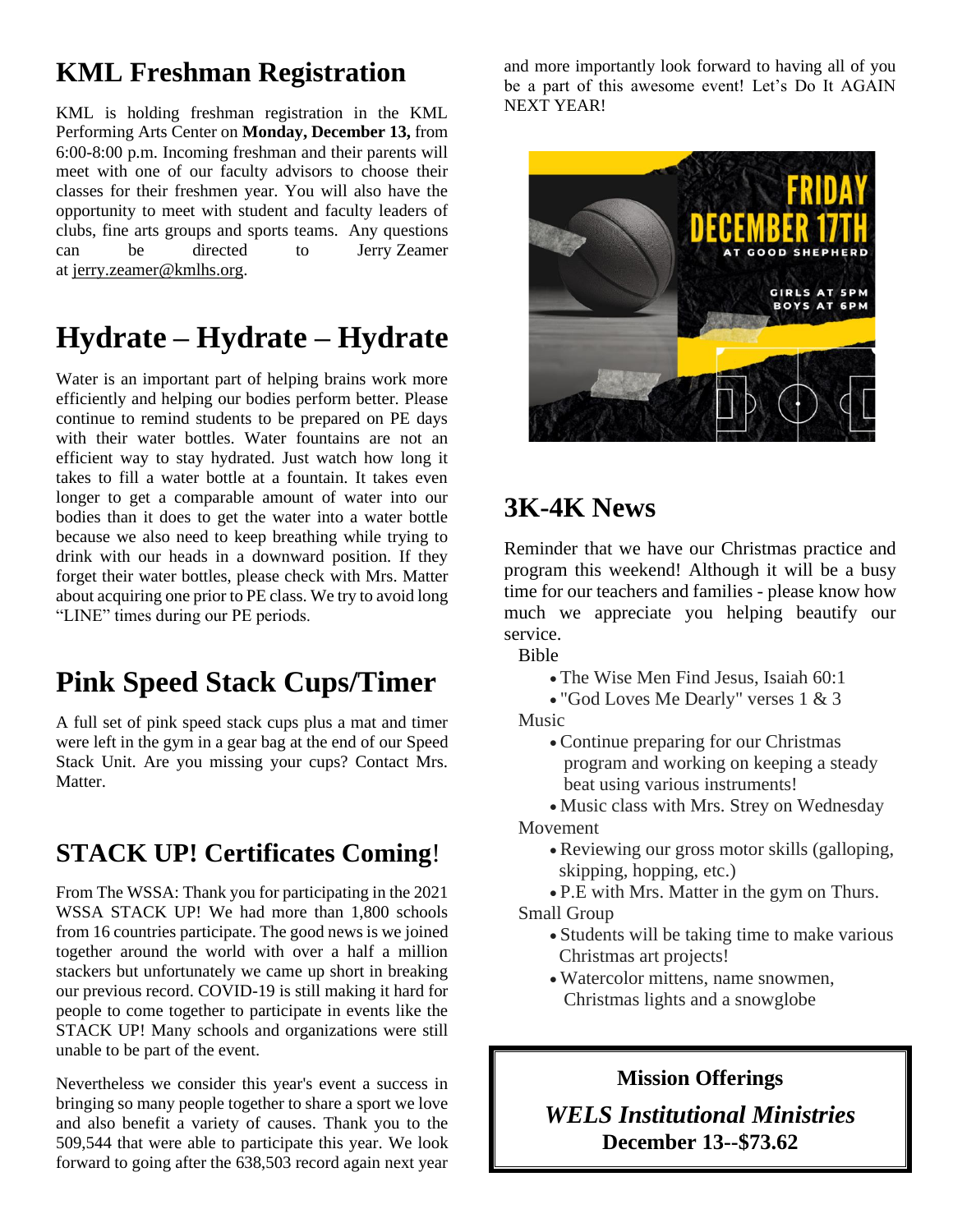# **5K News**

Christmas is fast approaching and the kindergartners have really been working hard on their Christmas recitations and songs. They are doing an excellent job.

Parents, please continue to have your child read the books from their plastic book bag that comes home every Monday. Some have not returned yet. Extra practice at home really makes a difference! Fill out the log sheets and return them with all the books inside the bag. Happy Reading!

We are studying Moses and the children of Israel in the desert. This week we will do a little baking as we attempt to make Manna Cookies. A recipe will also be sent home in case you want to make them at home.

This Sunday is our Christmas Program. Please see other notes regarding details in this newsletter.

> **Thursday, December 23** Noon Dismissal— No Lunch, No Bus, No Aftercare

**December 24-January 5** Vacation—No School/Childcare

> **Thursday, January 6** School/Childcare resume

> > . . . . . . . . .

# **First-Second Grade News**

We have been working hard on learning our parts for the

Christmas service and are excited to share God's Word in the services on Sunday. In addition to all of the Christmas practice, we are keeping up on our reading and math. This week we still have spelling words and some memory work but next week we will have a break from spelling and memory work.



I have been allowing students to bring in show and tell if they wish. However, I ask that they only bring something once each week and that what they bring has been okayed by their parents. At this time, I am not setting a schedule or rotation. Let me know if you have any questions.

# **Third-Fourth Grade News**

We are down to the last crazy days before Christmas. How amazing! This week there will be no memory treasures as we review the recitations for the Christmas service. Classes will also be flexible as Christmas practices finish up. However, there will be a spelling test on Friday. :)

A number of parents have been planning our Christmas party for **December 23**. We thank them for their willingness to help out. One part of the party is the exchange of gifts. The girls are to bring a gift for a girl and the boys bring a gift for a boy. Mark the gift as "To a girl/boy from..." These gifts can start coming to school on **Monday, December 20**.

With the roller coaster temperature ride we are on, watch the weather to know what is needed. There have been some very cold days with no hats or gloves. Boots are another item to have ready.

# **Fifth Grade News**

Our Christmas service recitations have all been learned, and the class is doing wonderful! It is hard to believe our

children's service is this Sunday already. Children will meet in the classroom at 7:40 a.m. Sunday morning. We will have a snack and activity between services. After the second service they will come back to the classroom for their coats and will meet parents near the Timothy room.



In catechism, we are studying the eighth commandment. We will be having a science test on Wednesday. Spelling test on Friday. Presents for their classmates may be brought in at any time. My god bless your Christmas preparations!

# **Sixth-Eighth Grade News**

This last week we had a science test, a math test, and a history test. We also started practicing for the Christmas service. In speech class, we did a presentation where we made an introduction and then read a children's book. Have a great week!

*Crown of Life works to educate and equip children for lives of Christian service and for eternity.*